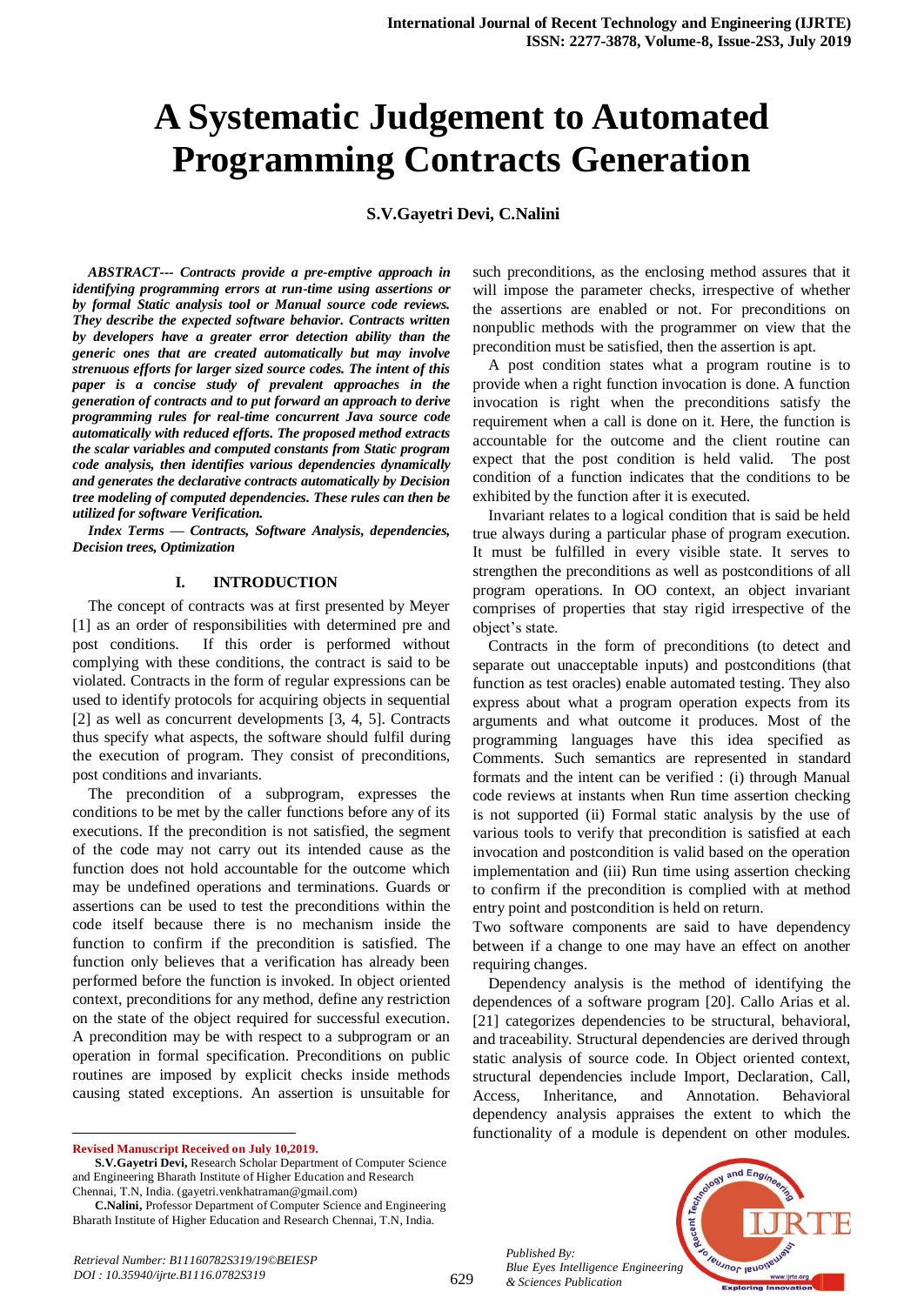Since testing of all modules and operations are not feasible for very large software systems, the modules on which other modules are the most dependent must be tested primarily. Dependency analysis based on code and execution traces are used in testing, debugging and optimization of programs. Behavioral dependency can also be derived from the design model of the software.

To visualize and learn the dependencies, Decision trees can be used. A decision tree explains a Boolean or discrete function. A test is marked for every non leaf node of the tree. Either 1 or 0 is assigned to the leaf. The Boolean function is then evaluated by beginning at the root. If Test passes, left child of non-leaf node is visited and if test fails, right child is visited. The trail from root to leaf signifies the dependencies as assertions conditions [24]. Thus the decision tree can be transformed as Decision rules commonly of the form:

If condition#1 and condition#2 and condition#3 then decision outcome

These decision rules correspond to the contracts derived for software verification.

### **II. LITERATURE REVIEW OF CONTRACTS GENERATION TECHNIQUES**

This segment presents a review of the prevalent approaches to derivation of Contracts.

**Zhang et al., (2017)** proposed a process to generate assertions during design verification of Integrated circuits. RTL ATPG algorithm is used for generation through Static approach. The paper targeted on complete coverage of the design specification

**Shobha et al., (2010)** presented GOLDMINE tool for creating assertions in an automated way. The tool encompasses Data mining and static analysis of the Register Transfer Level design.

**Dias et al., (2015**) describes that the contract of a program module is stated by the developers as an order of

invocations of public methods that must be executed atomically to evade atomicity violations bugs in the module's client program code. Based on concept of Programming by contract methodology, the ordering of methods to be executed atomically is the responsibility of the programmer.

**E.Silva et al., (2015)** showed that annotations manually inserted in the source code by the programmers served to express the contracts between the functions as per the software specifications.

**Signoles et al., (2017)** E-ACSL run time verification tool within Frama-C framework detailed the contracts in terms of safety and security properties, good order of method calls, any undefined behaviors if any, null pointer deference checks, valid memory accesses. These aspects can be indicated as annotations in source code written using the ECSL specification language**.** 

**Alshanqiti** (2015) proposed a dynamic methodology to reverse engineer visual contracts from single threaded Java programs through the execution traces of Java program operations. The resultant contracts provide precise accounts of the perceived object transformations, their properties and preconditions in terms of object configurations, argument and attribute values, and allow generalization by multi objects.

**Carr et al., (2017)** proposed a CodeContractBot CCBot tool that employs a Static analysis tool to assure the insertions of contracts automatically inside code after analysis for bugs. In the perspective of CCBot, a false positive means a correct valid execution of the original program is present and it is shown to be infringing the contract. The static analyzer tool collects a restricted specification of the program's behavior via existing contracts and implicit rules. If the static analyzer finds a contract which does not hold valid, that identifies an error in the program. The tool gives a warning when it cannot ascertain that a contract is satisfied.

| Paper & Author         | <b>Contract Specification</b>               | Method of Contracts           | Application/Merits | Limitations                                      |
|------------------------|---------------------------------------------|-------------------------------|--------------------|--------------------------------------------------|
|                        |                                             | creation                      |                    |                                                  |
|                        | Automatic Assertion Assertions are based on | To create assertions,         |                    | No false assertions are Only TRUE assertions for |
| Generation for         | Register Transfer Level                     | symbolic expression is        | produced. Time     | the functional specifications                    |
| Simulation, Formal     | design representation.                      | arrived at covering the       | utilized for       | of the design are generated.                     |
| Verification and       | Only True assertions                        | functional                    | Verification is    |                                                  |
| Emulation              | covering the functional                     | implementation.               | minimized.         |                                                  |
|                        | specification are created.                  | <b>Automatic Test Pattern</b> |                    |                                                  |
| Zhang et al., $(2017)$ |                                             | Generation algorithm is       |                    |                                                  |
|                        |                                             | employed to determine         |                    |                                                  |
|                        |                                             | combinations of input to      |                    |                                                  |
|                        |                                             | validate output.              |                    |                                                  |

TABLE I COMPARATIVE STUDY ON DIFFERENT VERIFICATION MODELS IN CONCURRENT SOFTWARE



*Published By:*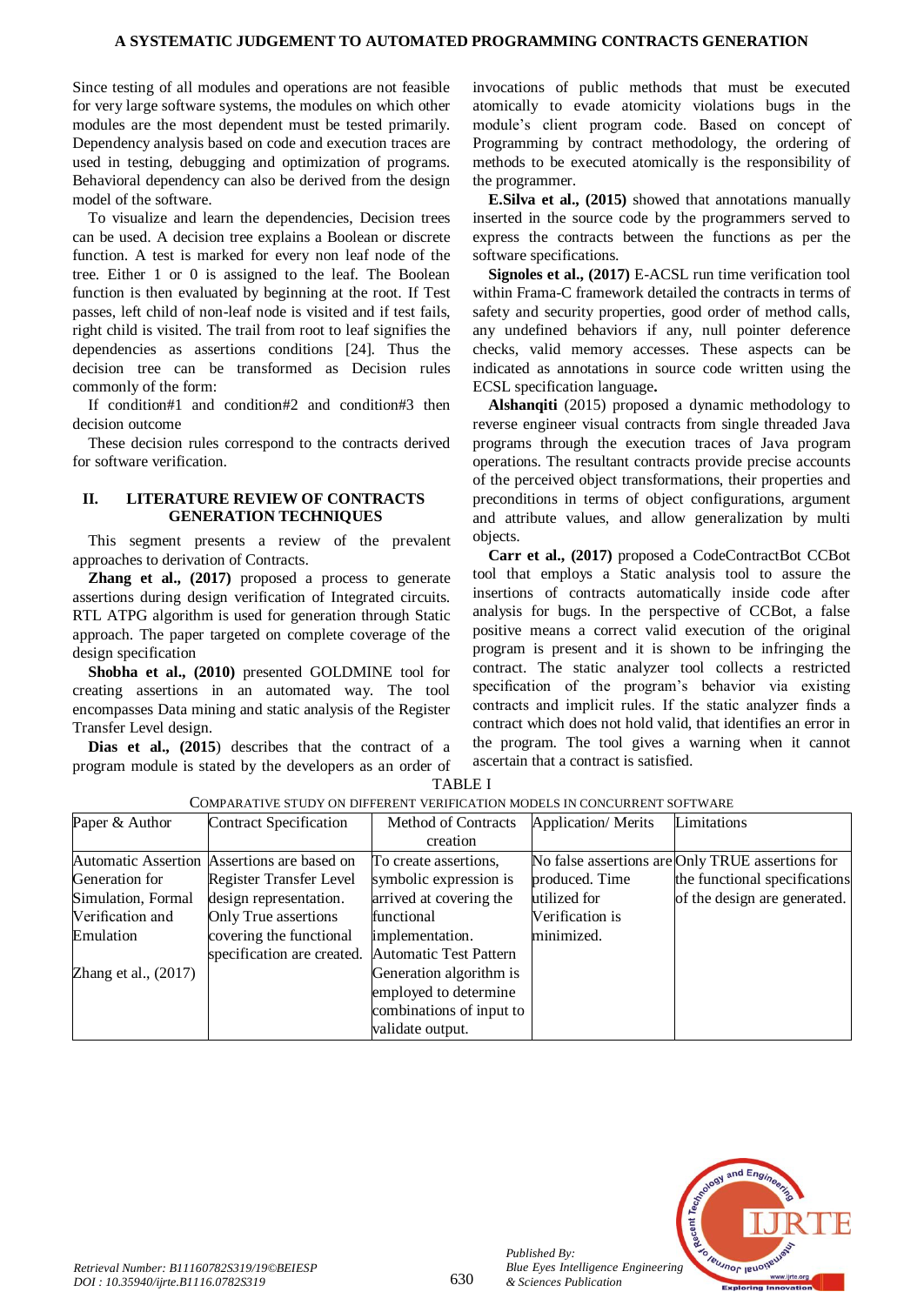| GoldMine:<br>Automatic assertion<br>generation using<br>data mining and<br>static analysis<br>Shobha Vasudevan<br>et al., (2010) | Focuses on automatic<br>generation of assertions<br>by analysing the code<br>statically and using<br>decision trees                                                                                                                                                                                                                                                                           | Traces of simulating<br>the program module or<br>design are first<br>generated. Details<br>about the design<br>pertaining to domain<br>are extracted. The<br>details are then<br>assimilated into mining<br>algorithms to create<br>assertions.                                 | Assertions relating to<br>complex design<br>relationships are<br>captured                                                                                                                                                                                                                                                                                     | Assertions are extracted<br>from design. Tool is<br>unable to detect Bugs<br>pertaining to Design not<br>conforming to<br>specifications                                  |
|----------------------------------------------------------------------------------------------------------------------------------|-----------------------------------------------------------------------------------------------------------------------------------------------------------------------------------------------------------------------------------------------------------------------------------------------------------------------------------------------------------------------------------------------|---------------------------------------------------------------------------------------------------------------------------------------------------------------------------------------------------------------------------------------------------------------------------------|---------------------------------------------------------------------------------------------------------------------------------------------------------------------------------------------------------------------------------------------------------------------------------------------------------------------------------------------------------------|---------------------------------------------------------------------------------------------------------------------------------------------------------------------------|
| Preventing<br>Atomicity<br>Violations with<br>Contracts<br>Dias et.al, (2015).                                                   | 1. Define a contract as<br>finite number of method<br>call sequences from<br>multithreaded java<br>programs.<br>2. For methods<br>considered: add(obj),<br>contains(obj),<br>indexOf(obj), get(idx),<br>set(idx, obj),<br>remove(idx), and size(),<br>an example contract is<br>1. contains index Of 2.<br>indexOf (remove   set  <br>get)<br>3. size (remove $ set $ get)<br>4. add indexOf. | Automated contracts<br>generation:<br>1. Identify the sequence<br>of calls made<br>atomically in at least<br>two places of source<br>code.<br>2. Treat these<br>sequences as contracts<br>3. Manually refine to<br>exclude inappropriate<br>contracts.                          | Applicable for<br>prevalent situations<br>of atomic violations<br>in Java programs.                                                                                                                                                                                                                                                                           | Class scope mode<br>employed and contracts<br>defined for the control<br>flow within a class.<br>Contracts pertaining to<br>calls to other classes are<br>not considered. |
| Formal Verification<br>With Frama-C: A<br>Case Study in the<br>Space Software<br>Domain<br>e silva et.al,<br>(2015).             | Contracts between<br>functions are realized as<br>annotations placed in the<br>C program code.                                                                                                                                                                                                                                                                                                | Manual code<br>annotations for :<br>1. Safety specification<br>writing for memory,<br>integer, floating point<br>and termination checks.<br>2. Functional<br>specification related to<br>postconditions of a<br>function called on<br>satisfying its described<br>preconditions | Once the annotations<br>are written manually,<br>the Jessie plug-in<br>enables Deductive<br>verification of C<br>programs inside<br>Frama-C framework.                                                                                                                                                                                                        | Very tedious to generate<br>annotations manually for<br>larger program size and<br>complicated code.                                                                      |
| E-ACSL, a Runtime<br>Verification Tool<br>for Safety and<br>Security of C<br>Programs<br>Signoles et.al.,<br>(2017)              | Annotate the C source<br>code with formal<br>specifications of safety<br>and security properties<br>using E-ACSL language                                                                                                                                                                                                                                                                     | Frama-C has plug-ins<br>to produce E-ACSL<br>annotations from high<br>level specifications<br>automatically and<br>manual annotation is<br>not required in most<br>usages.                                                                                                      | The E-ACSL<br>specification<br>language enables<br>contract writing of<br>various issues like<br>proper ordering of<br>function calls, data<br>flow leakage, integer<br>overflows and<br>memory faults.<br>Frama-C can generate<br>most of these<br>automatically. E.g.<br>RTE plug-in to create<br>annotations to check<br>run time undefined<br>behaviours. | Has no provision for<br>identifying concurrency<br>bugs like deadlocks or<br>data races                                                                                   |



*Published By:*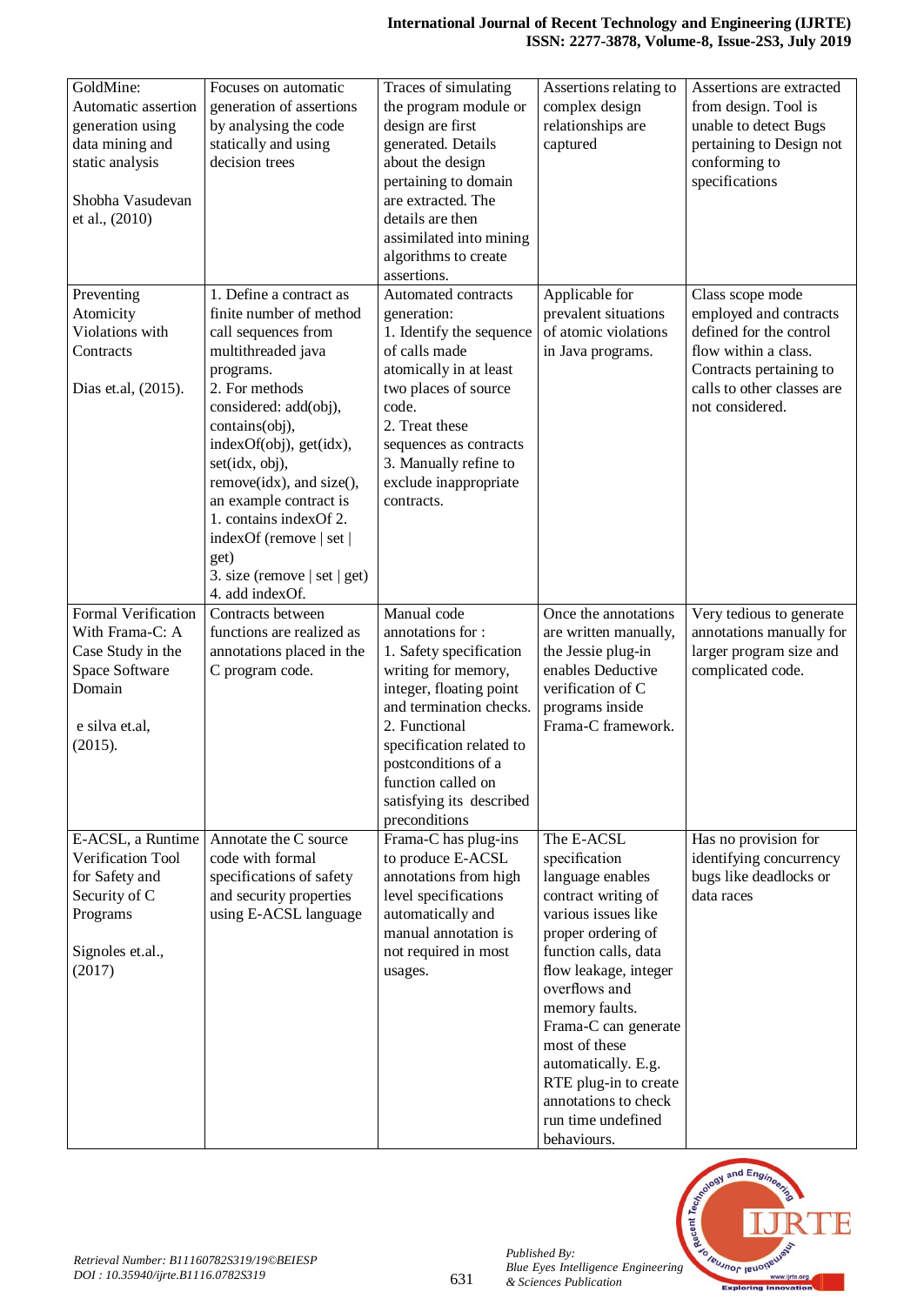| <b>Extracting Visual</b>  | 1. Analyse and learn        | 1. Extract a contract     | Implemented as        | 1. Correctness may not     |
|---------------------------|-----------------------------|---------------------------|-----------------------|----------------------------|
| Contracts from Java       | Visual contracts (VCs)      | instance for each call of | prototype tool with a | hold for condition         |
| Programs                  | from single threaded Java   | program operation         | Tracer to derive      | checking of state of an    |
|                           | source codes by tracing     | depicting the perceived   | contract instances, a | object outside the scope   |
| Alshanqiti et.al.,        | the program's execution.    | behaviour by using        | Generaliser for       | of selected                |
| (2015)                    | 2. The derived contract     | AspectJ for to            | minimal, maximal      | implementation classes     |
|                           | depicted the object         | instrument the code and   | and Mo rules, a       | for contract extraction.   |
|                           | transformations.            | obtain traces.            | Visualizer for        | 2. Completeness fails for  |
|                           | preconditions, effects and  | 2. Derive at concise      | contracts display and | behaviours not detected    |
|                           | established specifications. | contracts across sets of  | analysis.             | and considered in the      |
|                           | 3. Each contract instance   | objects with different    |                       | model.                     |
|                           | comprises of a pair of      | multiplicities by         |                       | 3. Does not support        |
|                           | object graphs signifying    | introducing multi         |                       | tracing and Contract       |
|                           | the state before and after  | objects.                  |                       | extraction for concurrent  |
|                           | the operation               |                           |                       | java programs.             |
| <b>Automatic Contract</b> | Instruments C# source       | 1. Implements source-     | 1. Implemented as     | 1. Need for a provision to |
| Insertion with            | code with Contracts as      | to-source translation of  | CodeContractsBot      | integrate any generic      |
| <b>CCBot</b>              | method pre and post         | source code and           | (CCBot) tool, the     | Static analysis tool with  |
|                           | conditions and object       | automatically inserts     | developer can see the | CCBot.                     |
| Carr e.al., (2017)        | invariants using            | the contracts as          | contracts in          | 2. Need for generalization |
|                           | CodeContracts way after     | annotations instead of    | appropriate           | of CCBot to other          |
|                           | <b>Static Analysis</b>      | presenting as warnings    | perspective and can   | languages like Java with   |
|                           |                             | 2. The instrumented       | modify or test the    | <b>JML</b>                 |
|                           |                             | contracts identify and    | code in automated     |                            |
|                           |                             | avoid null-pointer        | way. Thus the tool    |                            |
|                           |                             | dereferencing, buffer     | acts as organized bug |                            |
|                           |                             | and integer overflows,    | identification and    |                            |
|                           |                             | and floating point        | source code quality   |                            |
|                           |                             | precision discrepancies   | improvement tool.     |                            |
|                           |                             | 3. The contracts can be   |                       |                            |
|                           |                             | added incrementally by    |                       |                            |
|                           |                             | considering the implicit  |                       |                            |
|                           |                             | contracts                 |                       |                            |

# **III. REVIEW FINDINGS**

Despite the several advantages of Contracts, only a smaller portion of the source code is contracted. Many programming languages have no built-in provision for contracts with developers having to use assertions manually to include conditions for run-time checks. But languages based on Design by Contract (DbC) like Java Modeling Language (JML) [6], Eiffel [7], Spec# [8] etc. and their linked IDEs provide for the language's capability to furnish methods with preconditions and postconditions semantics, classes with invariants, well expressed rules of Inheritance and also gives compiler choices to enable or disable contracts checks at run time. To address the complexity of having contract included programs in languages with no DbC support, an automated way of generating contracts is desired. Also manually generated contracts are not scalable for complex and larger sized programs.

# **IV. IV. PROPOSED APPROACH FOR AUTOMATED CONTRACTS GENERATION**



**Figure 1. The proposed Programming contracts generation**



*Published By:*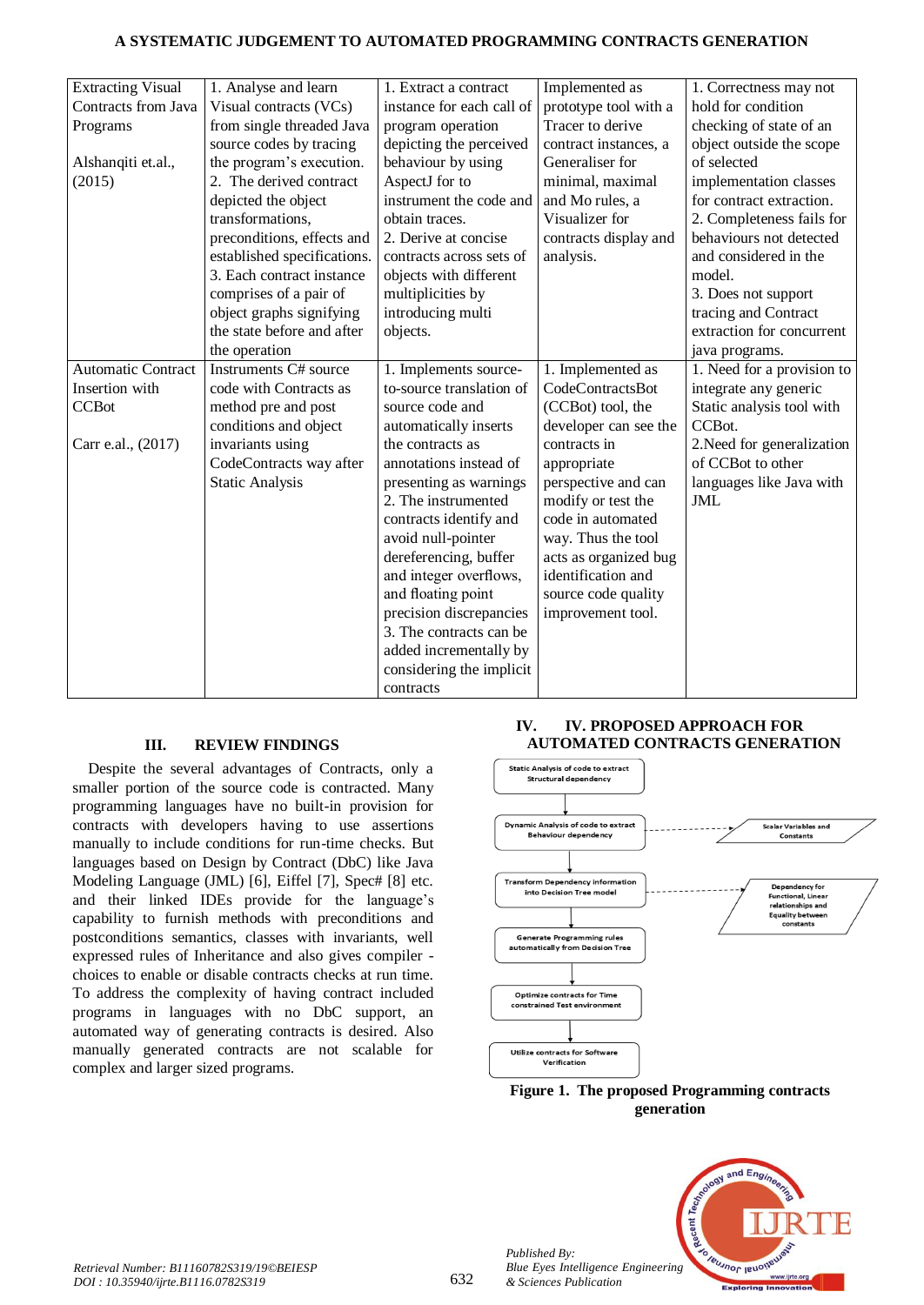The proposed method provides an automated approach to generate contracts. In our work, we propose AutoAssertMine, a methodology to automatically generate assertions using Static and Dynamic analysis. The test program code is statically analyzed to obtain semantic information representing the structural dependencies at statement level and module level like scalar variables, computed constants, classes, methods and their operations. Every information of the program code is revealed at run time. Hence behavioral dependencies namely Direct and Indirect, Internal, External, Indirect internal and Indirect external are determined through Dynamic code analysis. The frequency of methods that are invoked by other methods is also found. The frequency computation is essential to derive rules for method calls to detect any potential atomicity bug if some of the functions cannot be called by other methods as per the specifications. The extracted-Behavior dependency pertaining to three aspects functional dependency, linear relationships, and equality between constants, the structural dependencies and the computed frequency are then modeled as Decision tree by storing the dependency information as assertion conditions in Decision tree. The conditions in the Decision tree are then directly transformed into a set of programming rules or contracts based on software specifications. Assertion generation is performed in lightweight manner. Numerous feedback circuits from different phases of the application source code are monitored by Metrics. Finally, a set of candidate statistical assertions are attained by ranking the AutoAssertMine assertions by means of metrics to assess support and confidence.

Mapper tree based supervised knowledge learning algorithm is utilized in AutoAssertMine. A mapping tree is comprised of internal nodes and terminal leaves. Each root node holds a decision function and the discrete results are represented by the leaf nodes. This ordered mapping process splits the input data space into local sections iteratively until a leaf node is reached in the entire binary tree mapping.

Each leaf node in the mapper tree turn out to be a candidate assertion.

The hit rate of a run in AutoAssertMine is the ratio of true assertions to candidate assertions. Once the assertions have been created through AutoAssertMine, their assessment is very vital. The machine produced outcomes are compared to those generated by humans and feedback is provided to AutoAssertMine to enhance its results accordingly. The set of contracts are then filtered and optimized to prioritize feasible contracts for time constrained testing efficiency and can be utilized for Software Verification through Abstract Interpretation and Deductive Verification.

Input Software Source used during contracts generation is:

https://github.com/nardevar/Banking

# **V. PROPOSED ALGORITHM FOR AUTOMATED CONTRACTS GENERATION**

# *A. Code Analyzer* **Begin For** each java program **do begin**  Initialize CCNT  $\leftarrow$ 1, **Repeat** till readline ≠ NULL **do**   $CCNT \leftarrow CCNT+1;$ **End begin** // method counter Initialize MCNT  $\leftarrow$ 1 **if** readline ends with ")" **then**   $MCNT \leftarrow MCNT+1$ : **end begin //** abstract class counter  $ACCNT \leftarrow 1$ **Repeat** till readline ≠ NULL **do if** readline has "class" && "abstract" **then**  ACCNT← ACCNT +1 **End begin //** method counter AMCNT←1; **Repeat** till readline ≠ NULL **do if** readline endswith ")" && readline has "abstract" **then**  AMCNT← AMCNT +1 **End begin //** interface counter  $ICNT \leftarrow 1$ ; Repeat till readline ≠ NULL do if readline contains "interface" **then**   $ICNT \leftarrow ICNT + 1$ **End begin //** main method counter MMCNT← 1 Repeat till readline ≠ NULL do **if** readline has "String args[]) or String [] args)" **then**  MMCNT← MMCNT +1 **end**

### **end**  where:

-jp is java program. -cf is class found. -ccnt is class count. -mf is method found. -mcnt is method count. -acf is abstract class found. -accnt is abstract class count. -amf is abstract method found. -amcnt is abstract method count. -interf is interface found. -icnt is interface count. -mmf is main method found. -mmcnt is main method count.



*Published By:*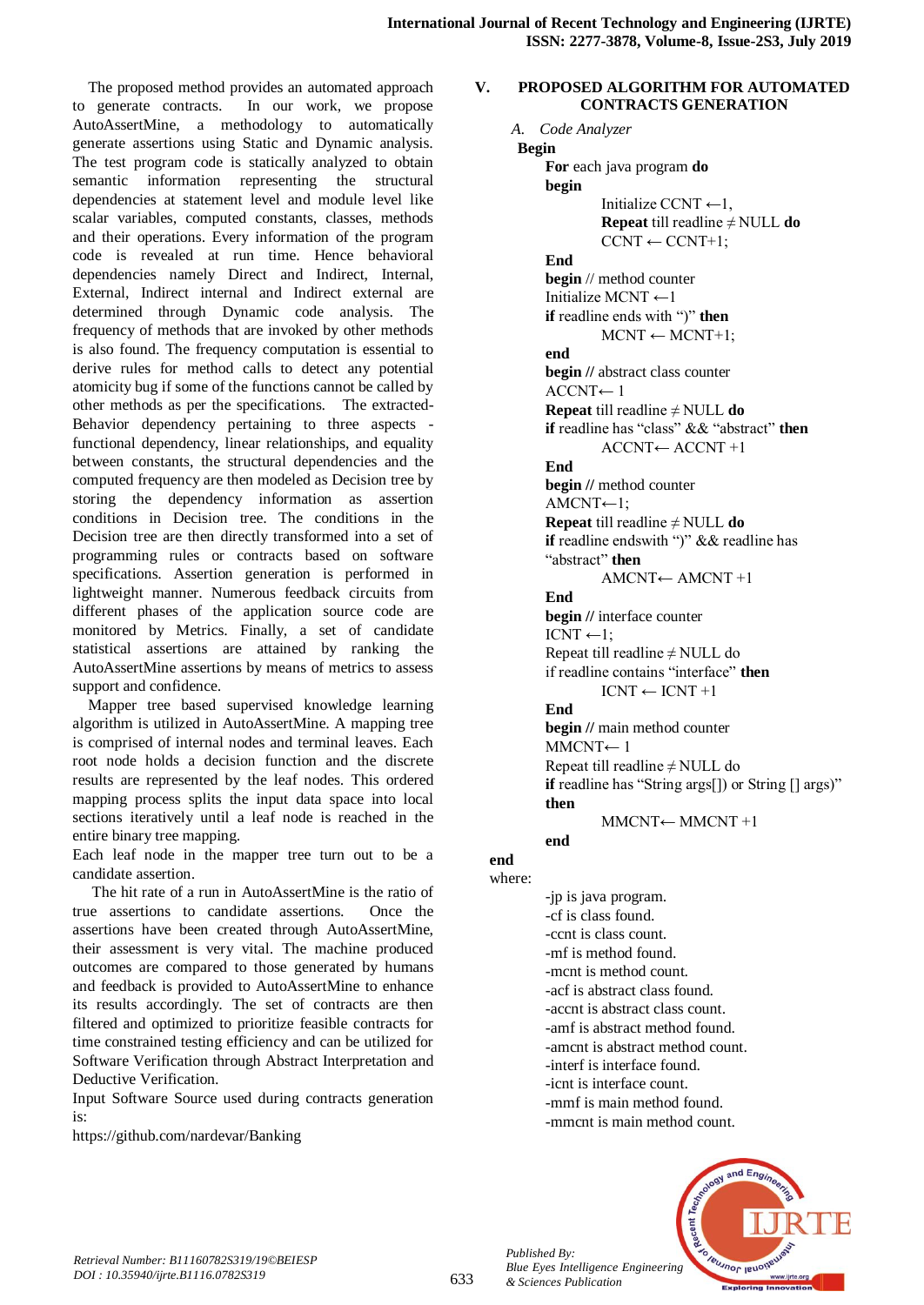*B. Auto Contracts Generator pseudo code* performance←""; fns←(ArrayList<String>)session.getAttribute("fns");  $br \leftarrow null;$ sno←1; for(String fn:fns) begin br ← new BufferedReader(new FileReader(DAOFactory.path1+fn)); SCL←""; DecisionList←""; AutoContracts←"";  $cent \leftarrow 0$ : while  $((SCL \leftarrow br.readLine)) ! \leftarrow null)$ begin if(SCL.contains("if")&&!SCL.contains("/")&&!SCL.c ontains("\*")) begin DecisionList+ ← SCL+"<br>"; ac ← ""; if(SCL.contains("isValidForm")) begin ac ← GenerateAutoContracts.func(SCL); end else if(SCL.contains("intValue()")) begin ac ← GenerateAutoContracts.func(SCL); end else if(SCL.contains("delCustomerPayee")) begin ac ← GenerateAutoContracts.func(SCL); end else if(SCL.contains("addCustomerPayee")) begin ac ← GenerateAutoContracts.func(SCL); end else if(SCL.contains("checkDate")) begin ac ← GenerateAutoContracts.func(SCL); end else if(SCL.contains("updateCustomerPreference")) begin ac ← GenerateAutoContracts.func(SCL); end else if(SCL.contains("next()")) begin ac ← GenerateAutoContracts.func(SCL); end else if(SCL.contains("equals")) begin

ac ← GenerateAutoContracts.funeq(SCL); end else begin ac ← GenerateAutoContracts.fune(SCL); end AutoContracts+ ← ac+"<br>"; ccnt++; end end dlcnt←0; accnt←0; if(DecisionList.equalsIgnoreCase("")) begin DecisionList ← "No Decision List"; Dlcnt  $\leftarrow$  0; end else begin String dcl[] ← DecisionList.split("<br/>st>"); Dlcnt  $\leftarrow$  dcl.length; end if(AutoContracts.equalsIgnoreCase("")) begin AutoContracts ← "No Auto Contracts";  $Acent \leftarrow 0$ ; end else begin  $\text{acl}[\ ] \leftarrow \text{AutoContracts.split}(">")$ ;  $\alpha$ ccnt ← acl.length: end performance+  $\leftarrow$  "['"+fn+"', "+dlcnt+", "+accnt+"],";  $sno++$ ; end

# **VI. RESULTS AND DISCUSSION**

Performance evaluation for sensitive classes of the software under test is performed using Object oriented metrics acquired from code analyser. The program code of each software version is analysed to obtain statistical information. Trace events provide information about behavioural dependencies between classes. Execution time and Frequency of every dependent class to arrive at the number of methods invoked are computed. Popularity rank that identifies the change prone classes is then determined.

| Sensitive class name | <b>Execution Time</b> | Frequency | Popularity rank |
|----------------------|-----------------------|-----------|-----------------|
| <b>DBC</b> onnection | Faster                |           |                 |
| Exception            | Medium                |           |                 |
| HttpServlet          | Faster                |           |                 |

### **TABLE II SENSITIVE CLASSES PERFORMACE EVALUATION**



*Published By:*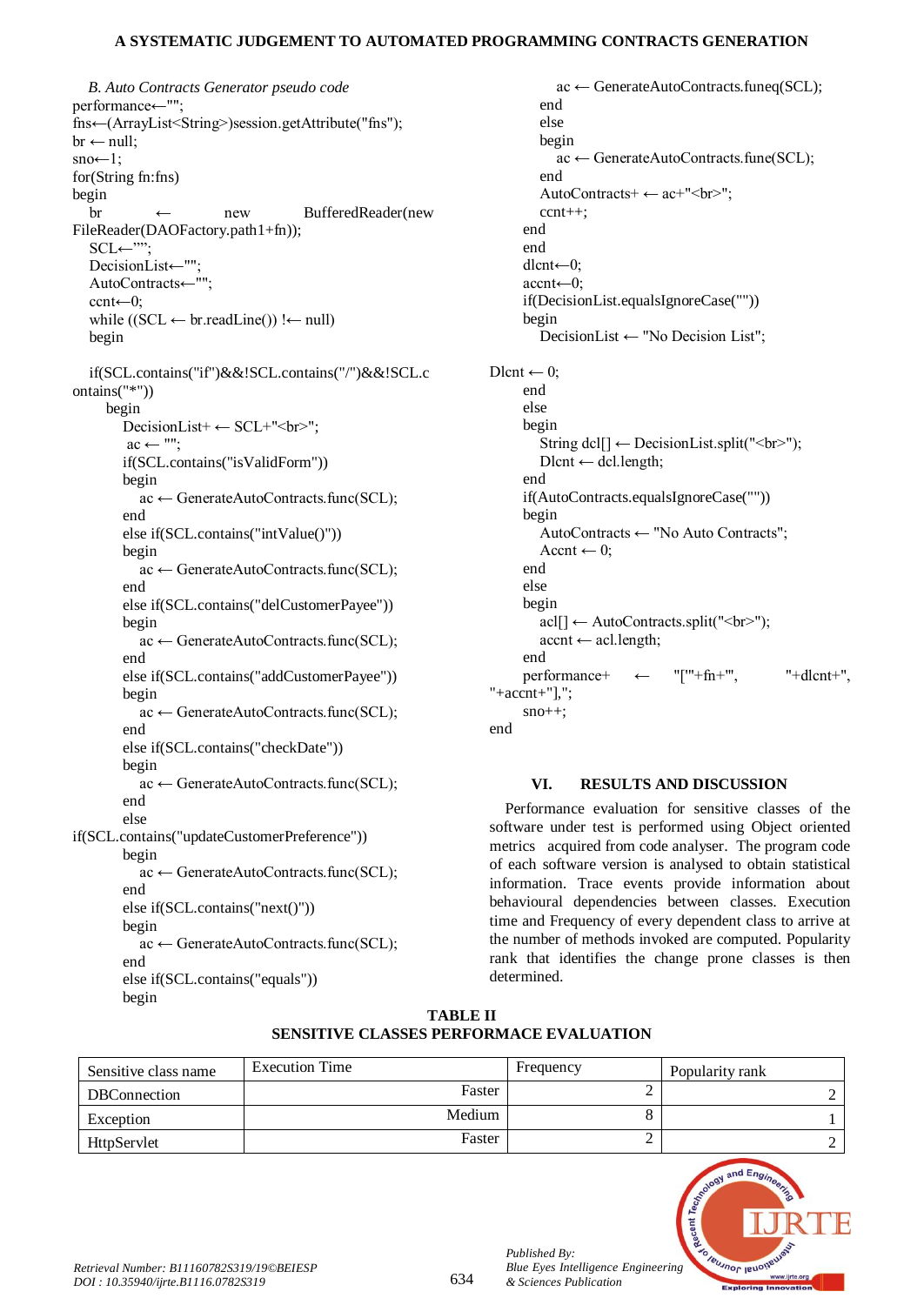# **TABLE III BACKGROUND METRICS**

| <b>Background Metrics</b>                                   | Counts           |
|-------------------------------------------------------------|------------------|
| 1. Coupling between object classes (CBO):                   | 26               |
| 2. Number of Children (NOC):                                | 12               |
| 3. Number of Attributes (NOA):                              | 376              |
| 4. Number of Instance Variable (NIV):                       | 34               |
| 5. Depth of Inheritance Tree (DIT):                         | $8\,$            |
| 6. Number of Methods per Class(Min) (NOMMIN):               | 1                |
| 7. Number of Methods per Class(Max) (NOMMAX):               | 63               |
| 8. Number of Instance Method (NIM):                         | 102              |
| 9. Number of Local Methods (NLM):                           | 229              |
| 10. Response For a Class (RFC):                             | 32               |
| 11. Number of Static Methods(NOSM):                         | 1                |
| 12. Number of Private Methods (NPRM):                       | 1                |
| 13. Number of Protected Methods (NPROM):                    | 3                |
| 14. Number of Public Methods (NPM):                         | 97               |
| 15. Lack of Cohesion amongst methods (LCOM):                | 6                |
| 16. Number of Class(NC):                                    | 26               |
| 17. Number of Lines of Source Codes(NLSC):                  | 3481             |
| 18. Number of Iteration(NOI):                               | 129              |
| 19. Number of called methods(NCM):                          | 172              |
| 20. Rate of called methods(RCM):                            | $8\,$            |
|                                                             |                  |
| 21. Number of method invocations on a class(NMI):           | 172              |
| 22. Number of internal method invocations on a class(NIMI): | 4                |
| 23. Number of external method invocations on a class(NEMI): | 98               |
| 24. Number of called class (static) methods(NCCM):          | 1                |
| 25. Number of class (static) method calls on a class(NCMI): | $\boldsymbol{0}$ |
| 26. Number of created instances (NCI):                      | 38               |
| 27. Number of created objects by the class instances(NCO):  | 21               |
| 28. Total number of calls(TI):                              | 172              |
| 29. Number of calls by Owner(ITI):                          | 4                |
| 30. Number of calls by Foreign(ETI):                        | 98               |

The above table shows the mandatory background metrics of the software application for 30 parameters. Our AutoAssertMine model takes into consideration the background metrics to easily identify the sensitive or dependent classes and its relationship with depending classes. But the GoldMine tool does not consider these metrics while generating the candidate assertions.





**Figure 2 Automated contracts generated for Banking Input Software**



*Published By:*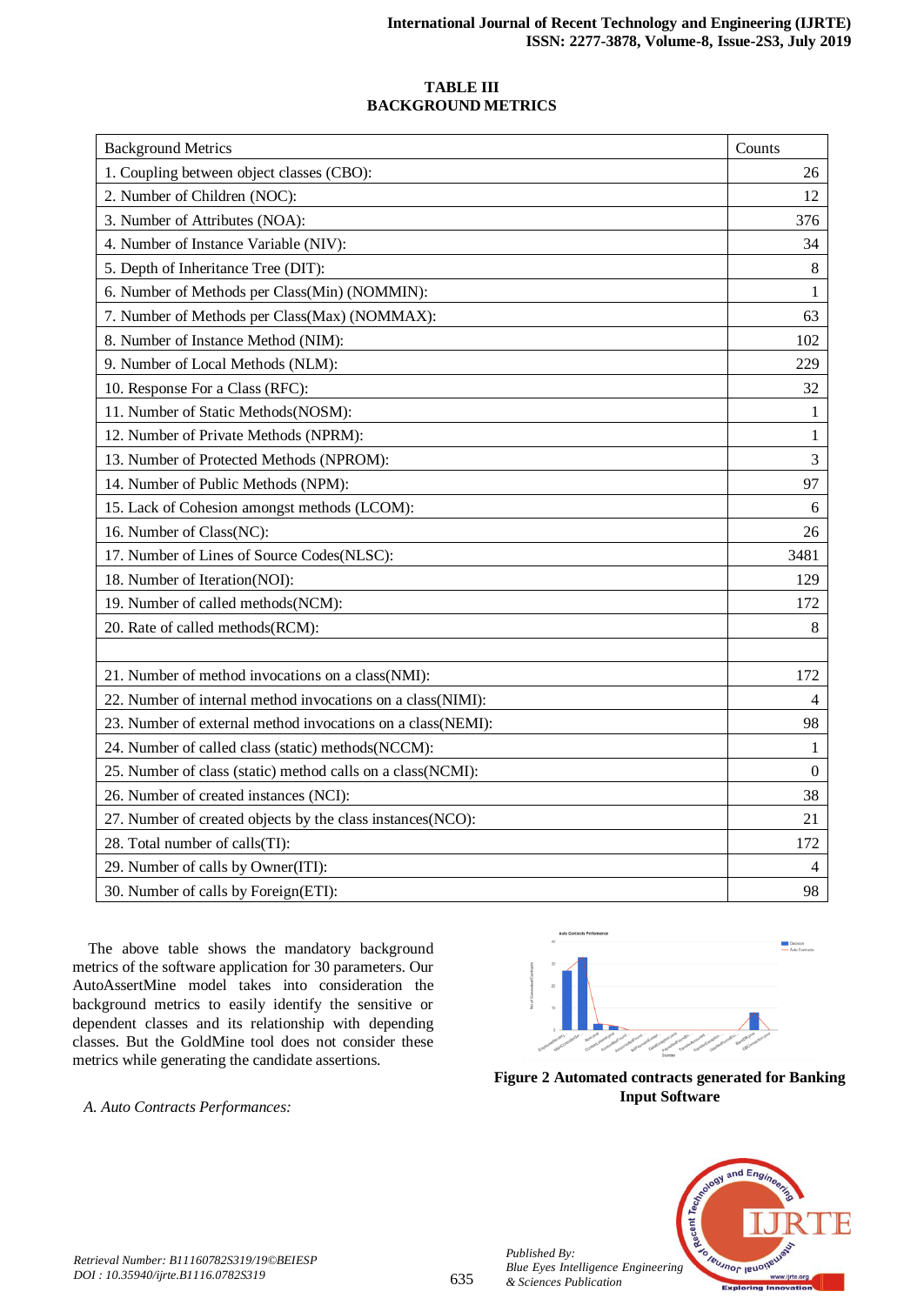| <b>Source Files</b>                   | <b>AutoAsserMine Assertions</b> | <b>GoldMine Assertions</b> |
|---------------------------------------|---------------------------------|----------------------------|
| EmployeeServlet.java                  | 27                              | 9                          |
| MainControllerServlet.java            | 33                              | 11                         |
| Now.java                              | 3                               |                            |
| ContextListener.java                  | 2                               |                            |
| AccountNotFoundException.java         | 0                               | 0                          |
| AccountsNotFoundException.java        | $\theta$                        | 0                          |
| BillPaymentException.java             | 0                               | $\theta$                   |
| DateException.java                    | 0                               | $\theta$                   |
| PayeeNotFoundException.java           | 0                               | $\theta$                   |
| TransferAccountNotFoundException.java | 0                               | $\theta$                   |
| TransferException.java                | 0                               | 0                          |
| UserNotFoundException.java            | 0                               | $\Omega$                   |
| BankDB.java                           | 8                               | 3                          |
| DBConnection.java                     | 0                               | $\theta$                   |

**TABLE IV COMPARISON BETWEEN GOLDMINE TOOL VS. AUTOASSERTMINE**



**Figure 3. Performance graph of GoldMine tool and AutoAssertMine**

The change proneness model and behavioral dependencies is evaluated. The number of assertions generated by the proposed AutoAssertMine method is found to be higher than those generated by GoldMine tool

# **VII. CONCLUSION**

Existing methods of contract creations are reviewed and a simpler and lesser tedious approach to derive contracts automatically without manual interference of programmers is proposed. Further the generation of contracts through decision trees can aid in analysis of performance on particular methods and classes and in eliminating various programming errors including rare Concurrency related bugs. The proposed work focuses on mining the specifications to produce programming contracts aiming at higher number of bugs being identified. Optimizing the contracts forms the next step

for future work on software verification in Time constrained setting.

# **REFERENCES**

- 1. B. Meyer. Applying "design by contract". Computer, 25(10):40–51, Oct. 1992.
- 2. Y. Cheon and A. Perumandla. Specifying and Checking Method Call Sequences of Java Programs. Software Quality Control, 15(1):7–25, Mar. 2007.
- 3. R.Demeyer and W.Vanhoof. Static Application-Level Race Detection in STM Haskell using Contracts. In Proc. of PLACCES. Open Publishing Association, 2013.
- 4. C. Hurlin. Specifying and checking protocols of multithreaded classes. In Proc. of SAC'09, pages 587–592. ACM, 2009.



*Retrieval Number: B11160782S319/19©BEIESP DOI : 10.35940/ijrte.B1116.0782S319*

*Published By: Blue Eyes Intelligence Engineering & Sciences Publication*